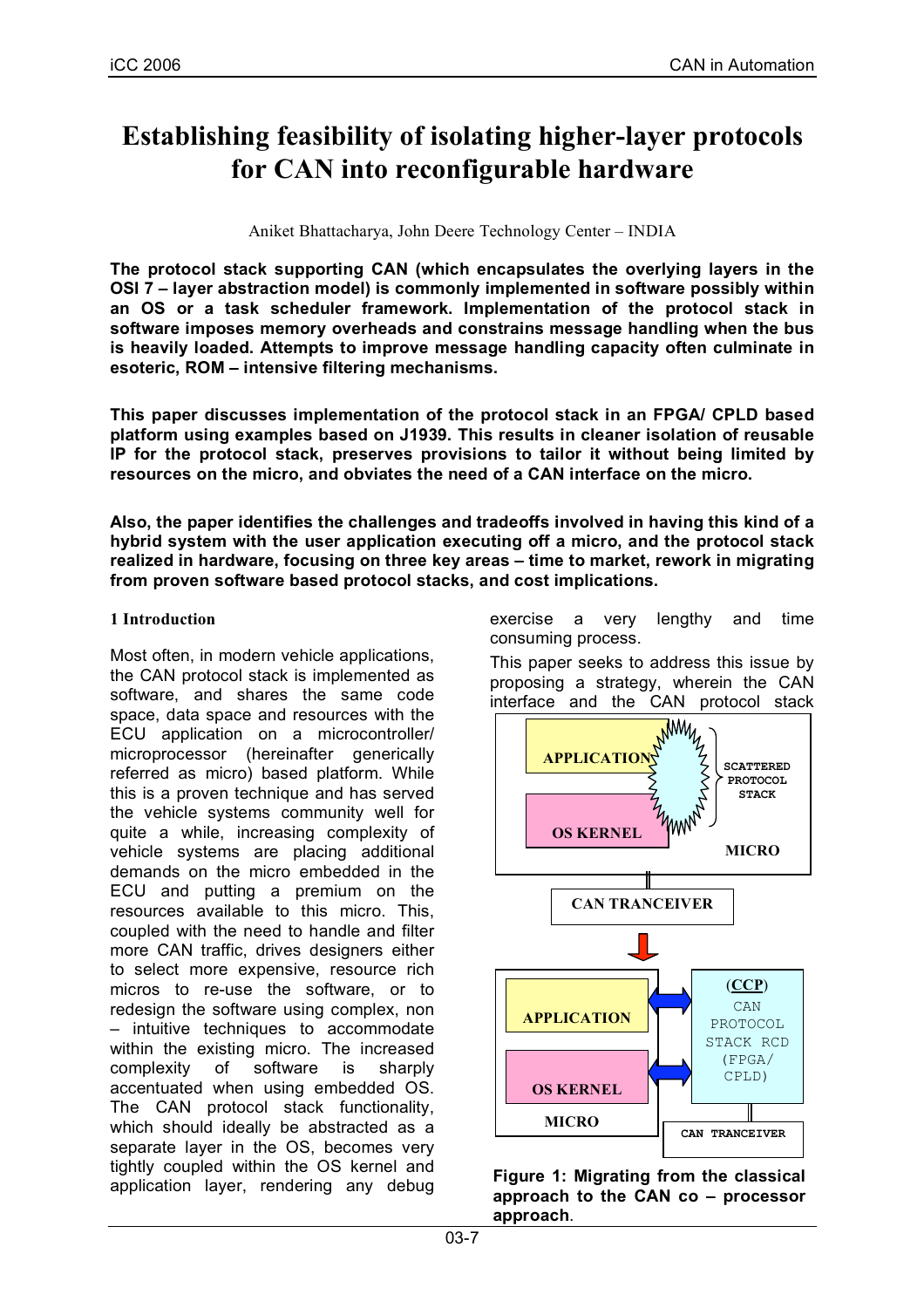functionality are realized on a separate "CAN co - processor" based on Reconfigurable hardware<sup>1</sup> (RCD) thereby relegating all the protocol functionality to the "CAN co - processor" (CCP). This is contrasted with the conventional approach described above in the figure 1.

Since, synthesizable IP for CAN interfaces targeted at RCDs are commonly available, this paper does not delve into the design of the CAN interface. Also, as far as possible, there has been an attempt to suggest a design independent of the particular flavor of the CAN protocol used. No protocol specific details have therefore been discussed. However, part of the design partitioning and data flow has been explained using J1939 as a representative protocol in view of its versatility across applications. The paper does not make any specific recommendations with regard to the micro and the RCD that needs to be used, since these will be dictated by the application requirements.

#### **2 Requirements**

The different aspects of the requirement for the "CCP strategy" introduced in the foregoing description are captured as follows.

- The micro should have a fast and seamless communication mechanism with the RCD embedding the CCP.
- The CCP should effectively offload all protocol functionality from the micro.
- Any operations that need authorization/ privileged access should be structured such that the authorization granting is retained by the micro.
- The memory subsystem design should be cognizant of the fact that RCDs are not memory rich resources.

Predicated on these primary requirements, a set of intermediate requirements can be derived. These are summarized below:

- The memory should be shared between the micro and the CCP.
- The shared memory should be mapped into the data memory of the micro, to ensure ease and speed of access. (This warrants the use of a micro featuring Von – Neumann architecture)
- The shared memory space could be zoned into several spaces with read and write privileges mutually exclusive between the micro and the CCP. This minimizes the possibility of simultaneous access, thereby minimizing the injection of wait states when semaphores are invoked.
- Despite processing a request independent of micro involvement, the CCP should be capable of notifying the micro of any change of status warranting the micro's intervention. The same mechanism should allow the micro to respond to requests arriving from other nodes seeking authorization before initiating some sequence.



## **Figure 2**: **Generic Hardware schematic**

*Legend: The CCP and the micro have separate dedicated access to the DPRAM. (Addresses shown in violet and green, while data bus shown in orange and blue) Semaphore lines are bundled together in dark blue, while control signals are shown in turquoise. The external memory and the DPRAM are both mapped into the micro memory.*

The final set of requirements needs to be arrived at, after considering application and protocol specific caveats. The

 <sup>1</sup> <sup>1</sup> RCD is used as <sup>a</sup> generic term encompassing all kinds of programmable logic devices such as PLDs, CPLDs, and FPGAs.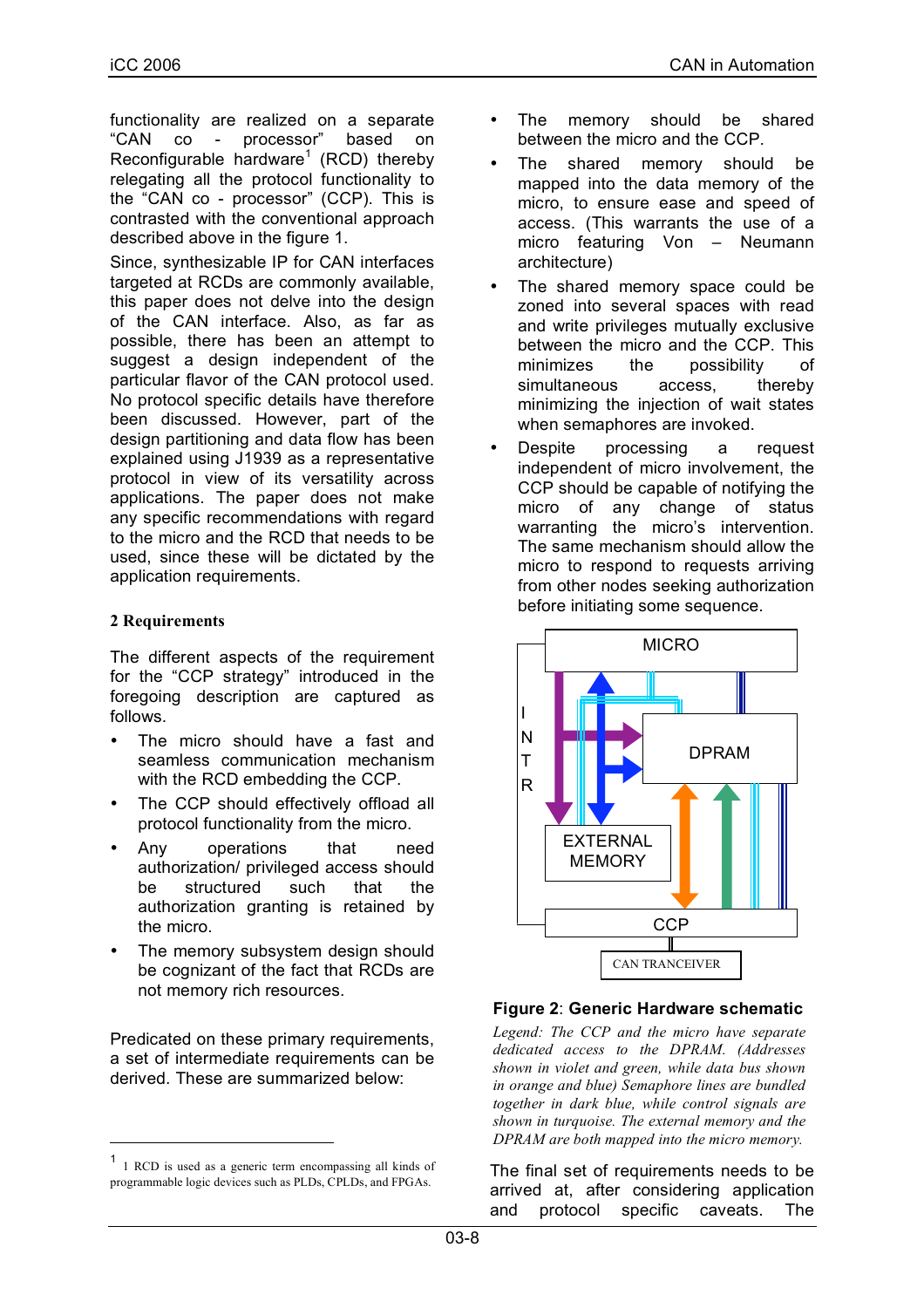following illustration (figure 2) depicts a generic hardware that would be consistent with the above requirements.

Notice that a Dual port RAM (DPRAM) has been used providing for an interface mechanism. Use of the DPRAM also allows for a shared memory between the micro and the CCP which could be mapped into the data memory of the micro to streamline access from the micro. This arrangement also addresses the RCD constraint of limited internal memory. An interrupt line from the CCP to the micro provides for a method to communicate an event in the CCP that merits the micro's attention.

#### **3 Memory subsystem Design**

Figure 3 shows the spaces that the DPRAM could be zoned into, along with the corresponding access privileges. The emboldened labels refer to the spaces that could be standard across protocols. The other labels denote spaces specific to a J1939 protocol implementation. This paper does not mandate the memory ranges, or organization of these spaces within the addressable memory map.

**Command Space:** This space in the DPRAM is treated as a write stack by the micro and can be read by the CCP. Whenever any operation is requested by the micro, it pushes a corresponding "command" into this space qualifying that command with necessary parameters. The CCP reads this command, interprets the context of the command, and uses the parameters encapsulated in the command format to initiate the desired operation. This paper does not stipulate any command format, since the format needs to be finalized after arriving at the supported command set.

**Data Space:** These spaces in the DPRAM contain the data that needs to be transmitted via CAN, or serve as place holders for receipt of data. The particular data space to be used needs to be specified by the command, along with the offset within the particular data space, so that the CCP can construct the starting address of the location in the DPRAM from where it needs to fetch data for subsequent transmission, or to determine the destination for the received data. Thus

the access privileges (read/ write) though mutually exclusive, are context specific.

**Request Space:** The CCP treats this space as a write stack, while read access is retained by the micro. The request space contains details about a request for a transaction that has been received via CAN from another node on the network. The CCP writes the request into the request space seeking authorization to service the received request. The authorization is conveyed via a command from the micro.

**Status Space:** To notify the micro about a change of status vis-à-vis a command, the CCP pushes status data into this space which it treats as a write stack. Thus, whenever, the CCP starts servicing a particular command, it updates the status space accordingly. Likewise, when the particular command has been completely serviced, or had to be aborted due to some reason, the CCP again writes this status to the status space. The micro can read the status space to determine the status of the particular command.

**Interrupt Cause Space/ Register:** This space/ register substitutes an interrupt controller. Write rights for this space/ register belong to the CCP, while read rights are retained by the micro. Whenever, the CCP needs to generate an interrupt for the micro, it first writes the cause qualifiers for that interrupt into this space/ register. The cause qualifiers would typically include one field for the interrupt category (request/ status) and another field containing the offset within the request/ status space where further information pertaining to that interrupt has been written. When the micro reads this space/ register consequent to the interrupt, it uses these contents to dereference the correct space and construct an address to read the updated status/ request details.

**Active DTCs space<sup>2</sup> :** The micro uses this space to write and order diagnostic trouble codes (DTCs) into. The first address in this space contains a code to indicate whether the DTcs are active. The CCP periodically reads the first address in this space and

<sup>2</sup> This space is specific to J1939 protocol stack implementation in the CCP.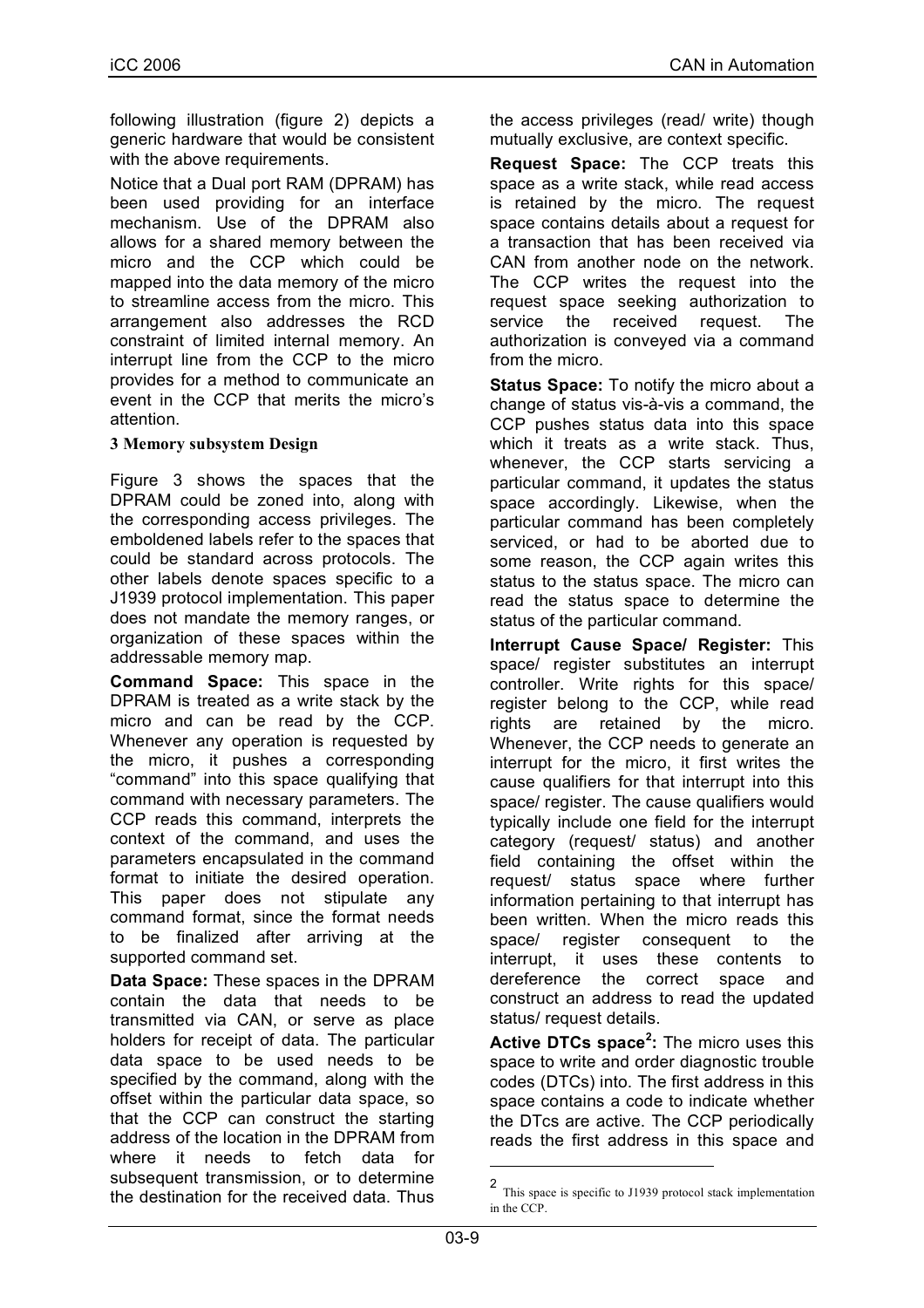determines whether DTCs in this space need to be read, and if so how many. It accordingly reads the subsequent addresses in this space, and broadcasts the DTCs over CAN. (as part of a "DM1" message in J1939)

**Previously active DTCs space<sup>2</sup> :** The micro uses this space to transfer DTCs from the Active DTCs space when they cease to be active. Thus write privileges to this space are reserved by the micro. The CCP seeks read access to this space when it gets a "Request DM2" from another node on CAN. If and after the micro sanctions this access, the CCP gains read privileges to this space, and responds to the "Request DM2" with the data in this space.

**Node names space<sup>2</sup> :** This is a special space in that the CCP can gain both read and write access, depending on the command issued by the micro. The micro has read privileges; however it refrains from accessing the space while the CCP has been commanded to use the space to avoid the possibility of a simultaneous access. This space is used to maintain a table of names of the different nodes on the particular CAN. It is periodically (at discretion of the micro) populated by the CCP to update the set of nodes on the network. The first address in this space has the self-name of the node and is read only for both the CCP as well as the micro in normal execution mode.

**Node addresses space<sup>2</sup> :** This too is a special space since the CCP can gain both read and write access, depending on the command issued by the micro. Whenever the micro wishes to send a destination specific message, it issues a command giving the name of the node it wishes to send the message to. This is indicated by the offset in the name space. The CCP uses this offset to read the corresponding address from the node address space. This address is used to assemble the message transmitted. This space is also populated by the CCP periodically to update the addresses of all the nodes on the network. This space along with the "Node Names space" is crucial to the "address claim procedure" in J1939. The first address in this space has the self-address of the node, which is

mirrored within the CCP. This forms part of the source address that is sent out in every message originating from the particular node. In case of a change of source address, the CCP updates the first address of this space, and reflects this change in its internal register as well.

## **4 Internal architecture**

Figure 3 shows the internal architecture of the CCP. This is suggestive only and broadly identifies the blocks and their functionalities. The intent is to provide a template to base the CCP design from.

The heart of the CCP is the "CCP master state machine" diagrammed in figure 4. This is supported by the following blocks:

- Command Handler block. (CHB)
- Protocol Implementation block. (PIB)
- Status generator block. (SGB)
- Interrupt generator block. (IGB)
- Request handler block. (RHB)

The "CCP master state machine", in addition to coordinating all the activities of the CCP operation, also embeds the interface with the DPRAM. This block generates the read and write strobe signals and is responsible for semaphore handling should a simultaneous access situation arise. The state machine unit in this block performs the following activities:

- Routes the address generated by the correct support block (including itself) to the address bus on the DPRAM.
- Generates trigger signals for triggering the state machines in the support blocks.

To elucidate the operation of the CCP, a couple of examples are used.

Suppose micro A wants to send a request for a particular data set (PGN in J1939) available with micro B. Micro A accordingly constructs a command, encapsulating the command code, designator of the data requested, offset of the name for micro B in the node name space, and an enable bit. This command is then pushed by the micro into the command space.

Meanwhile the CCP master state machine block (MSMB) is in the default state – the "CMD CCL" state – wherein it enables the CHB and routes the address generated by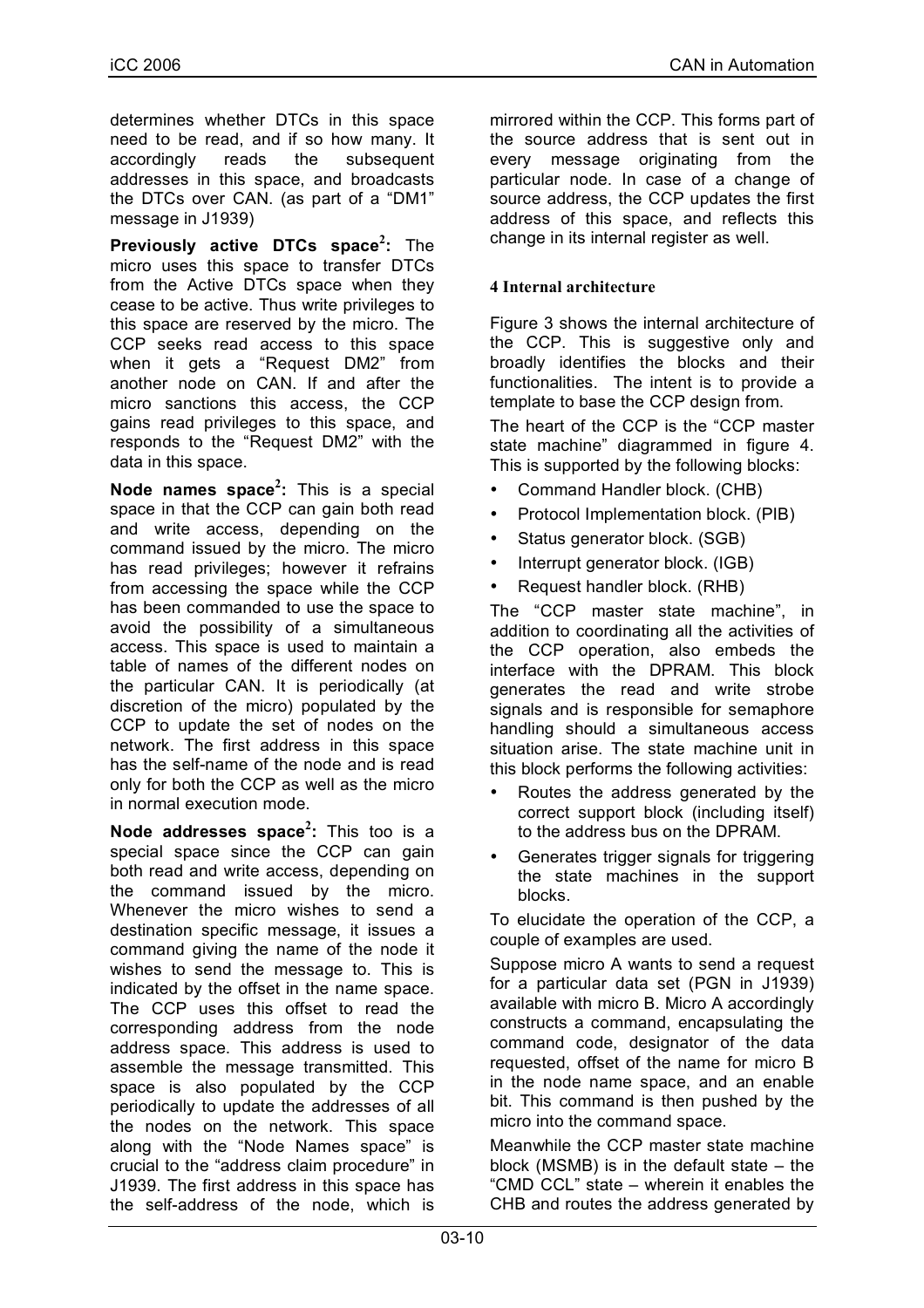

**Figure 3: Suggested internal architecture of the CAN co – processor**

the address logic module in the CHB to the DPRAM address bus used by the CCB. As the CHB cycles through the command space, it encounters the command written by micro A. Since the enable bit is set, the CHB splits the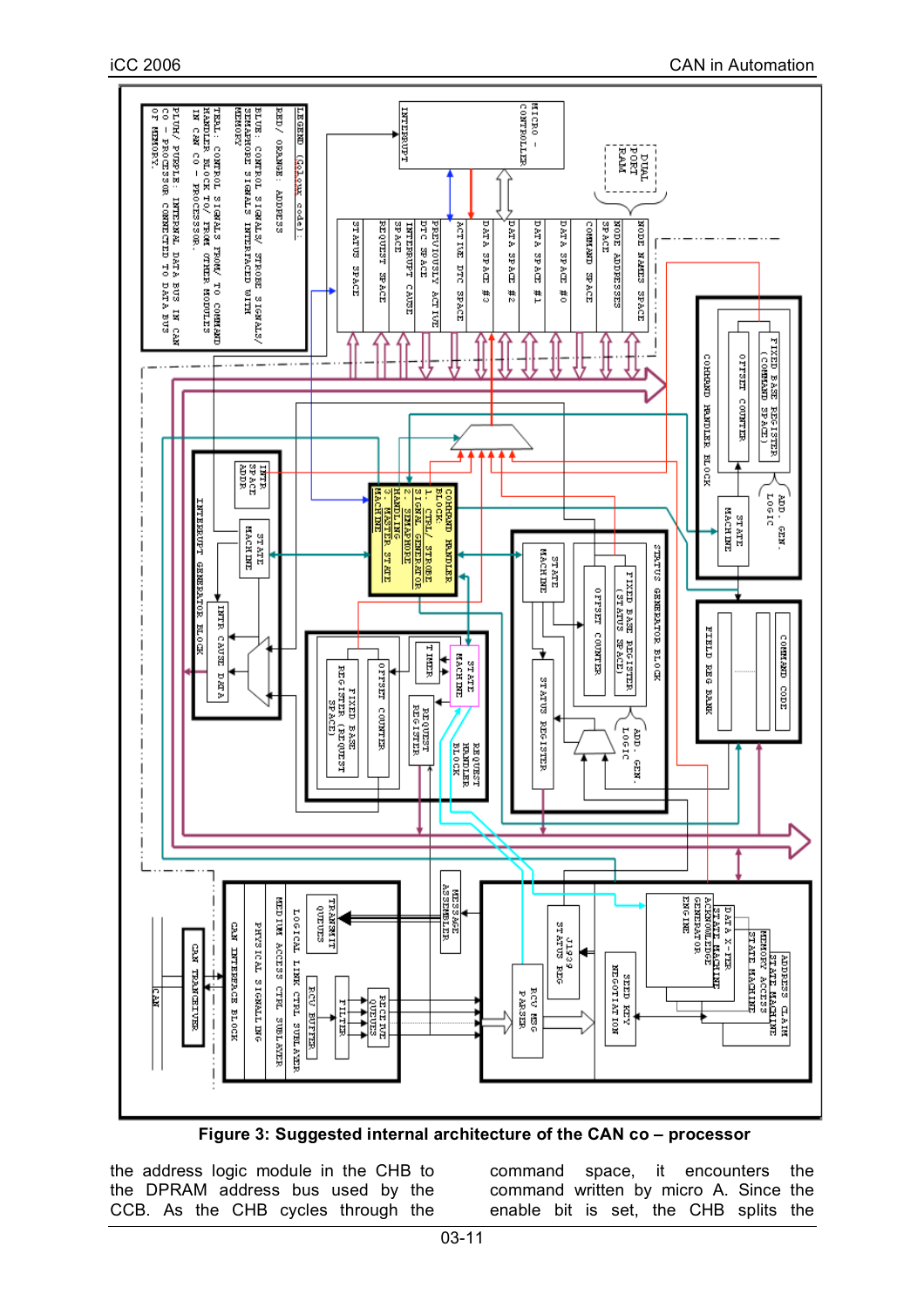command into its constituent fields and mirrors these fields into a bank of "field registers". It then signals the MSMB, causing the main state to advance to "STS GEN1". Here the MSMB triggers the SGB. The SGB gets the command designator and the offset of the command within the command space from the CHB, appends a state code for "servicing command" and pushes the status thus constructed, into the status space. The MSMB subsequently advances to the "INT GEN1 state", wherein it enables the interrupt generator block (IGB). The IGB writes the interrupt cause to the interrupt cause space/ register which it creates by copying the offset in the status space to which the status was written by the SGB, from the address generation logic in the SGB. Further it adds a field to indicate that a status update warranted the interrupt. Finally, the IGB flags an interrupt to micro A, after which the MSMB state advances to "PTCL OPER".

On receipt of the interrupt, the micro inspects the interrupt cause space/ register to determine the cause of the interrupt. It uses the offset in conjunction with the additional field in the interrupt cause space/ register to read the appropriate address in the status/ request space to deduce further information about what led to the interrupt. In this case, the micro A will read the status space to learn that the command it pushed to the command space is currently being serviced.

Meanwhile, the CCP has arrived into the "PTCL OPER" state. In this state, the MSMB provides DPRAM interfacing services to the PIB. For instance, the message assembler supporting the PIB, needs the source address and the destination address while constructing the request message to be sent out. (In J1939) The destination address is available in the node addresses space at the same offset location as the name of the destination device in the node names space. This offset is available in one of the field registers since it had been sent as part of the command. The PIB constructs the address accordingly and reads the node address space to fetch the destination address to pass on to the message assembler. Likewise the PIB also reads the first address in the node address space (offset  $= 0$ ) to get the source address to pass on to the message assembler.

In the "PTCL OPER" state, the MSMB generates the appropriate sequence of strobe signals in order to handle suitably qualified DPRAM access requests from the protocol block.

The completion of command processing is signified by the message assembler writing the last (of the series of) message(s) to be transmitted into the appropriate registers in the underlying Logical Link Control (LLC) layer. The LLC, along with the Medium Access Control (MAC) and Physical Signaling(PLS) layers beneath it from the CAN interface, which is tasked with dispatching the message over the CAN bus.

When the PIB is done with processing the command sent out by micro A, it writes a status into an internal register, and signals the MSMB to advance to the "STS GEN2" state.

The "STS GEN2" state is similar to the "STS GEN1" state except for a field in the status register of the SGB that remains unpopulated in the "STS GEN1" state. This field captures the contents from the status register in the PIB. Also, the field for the state code is now updated to "serviced command". The Address logic module in the SGB does not increment the address while in the "STS GEN2" state. The contents of the status register in the SGB are thus written to the same address in the status space.

From the "STS GEN2" state, the MSMB moves to the "INT GEN2" state which is identical in the sequence of operations carried out, to the "INT GEN1" state. When micro A receives an interrupt, it dereferences the particular command in the command space that has been serviced by extracting the command offset from the updated status. It evaluates the field for the state code and decides whether to clear the command enable bit to prevent against accidental re-execution. Eventually, the MSMB returns to the "CMD CCL" state.

When the CAN interface in the CCP associated with Micro B receives the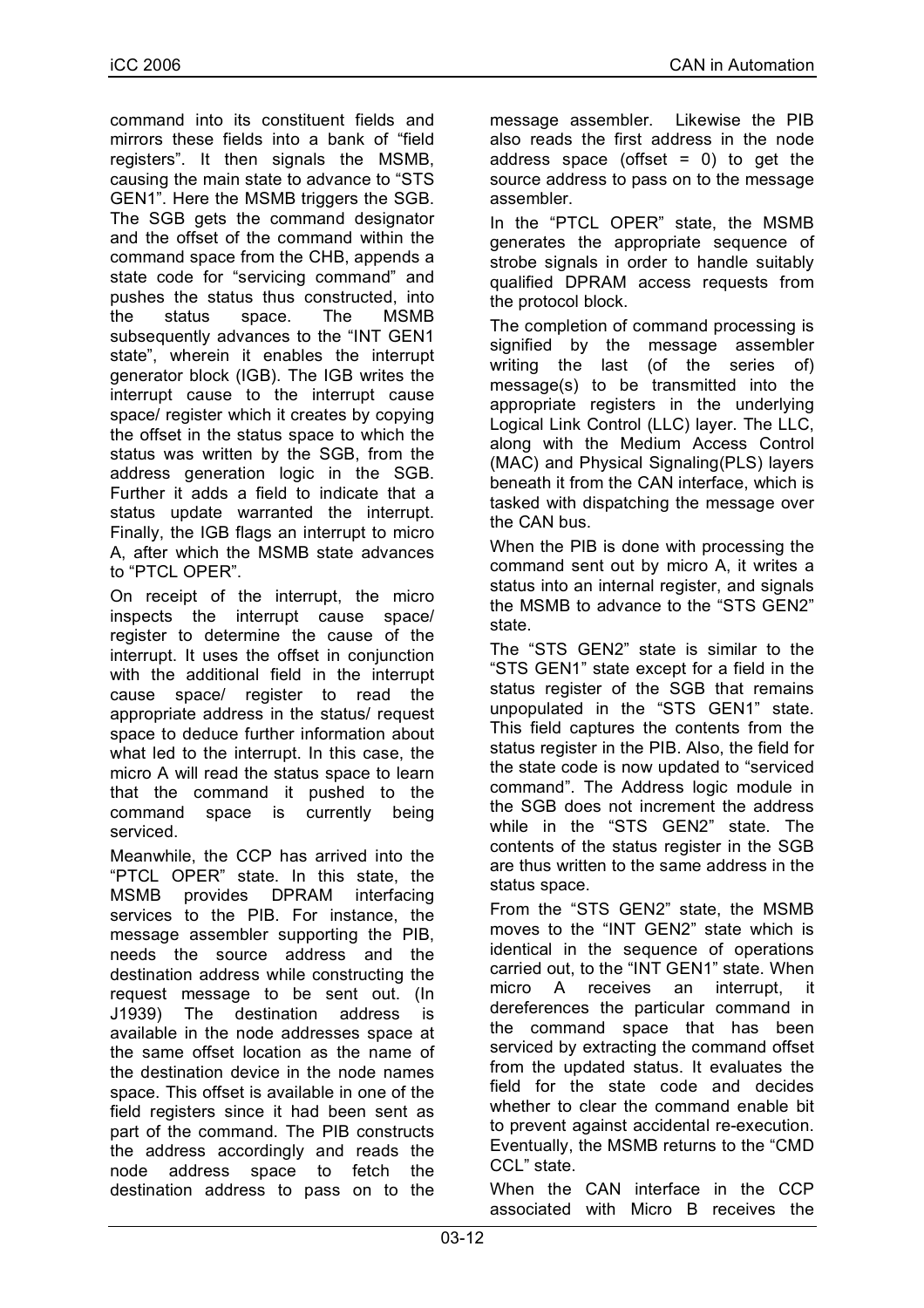request, the LLC passes on the request to the RHB in the CCP, after filtering incoming messages. The RHB module is similar to the other support blocks in the CCP. However additional functionalities necessitate an embedded timer unit, and the capability to share the acknowledgement generation engine (AGE) in the PIB. This guarantees a response even if authorization is not received from micro B. As soon as a fresh request is received, the timer starts counting down. If the latency involved in the micro initiating the response exceeds the timeout period for the timer, the RHB, in collusion with AGE sends the appropriate acknowledgement on the CAN bus, and inhibits the command coming in from the micro as response.

If the MSMB is in the "CMD CCL" state and it receives a signal from the RHB indicating that a request is pending, MSMB advances to the "REQ HAN" state. In this state the address logic module in the RHB pushes the request along with the requisite qualifiers into the request space, as the MSMB advances into the "INT GEN 3" state. The "INT GEN 3" state is similar to the "INT GEN 1" state; however the IGB fetches the offset from the address generator module in the RHB and not from the SGB. Further, the additional field alluded to earlier, now contains a label for the RHB, not the SGB. After flagging the interrupt, the IGB signals the MSMB to return to the default "CMD CYCLE" state.

Meanwhile, micro B, receives the interrupt, and using the procedure detailed earlier, reads the correct address in the request space, and deduces that a request from micro A for a particular set of data has caused the interrupt. In case the requested data is available and can be shared, micro A arranges the data contiguously in a data space, and constructs the command for transmission of data, including a field for the particular data space, a field for the offset within that space, and a field for the number of bytes to be transmitted. It then pushes this command into the command space.

When this command is read by the CCP for micro B, it processes the command using the procedure in the foregoing

description. (Depending on the number of bytes to be transmitted, the J1939 block might opt to use the transport protocol to split the transmission into multiple messages.)



**Figure 4: Master State Machine**

Qualifying note to figure 4: The MSMB cycles between "CMD CCL" and "CHK ACTDTC" states by default. In the "CHK ACTDTC" state, the MSMB reads the first address in the Active DTC space to judge whether any active DTCs exist. If so, it populates the bank of field registers accordingly and moves to the "STS GEN1" state, wherein the status data register is populated with a proprietary data string predefined within the MSMB. If no active DTCs exist, the MSMB returns to the "CMD CYCLE" state.